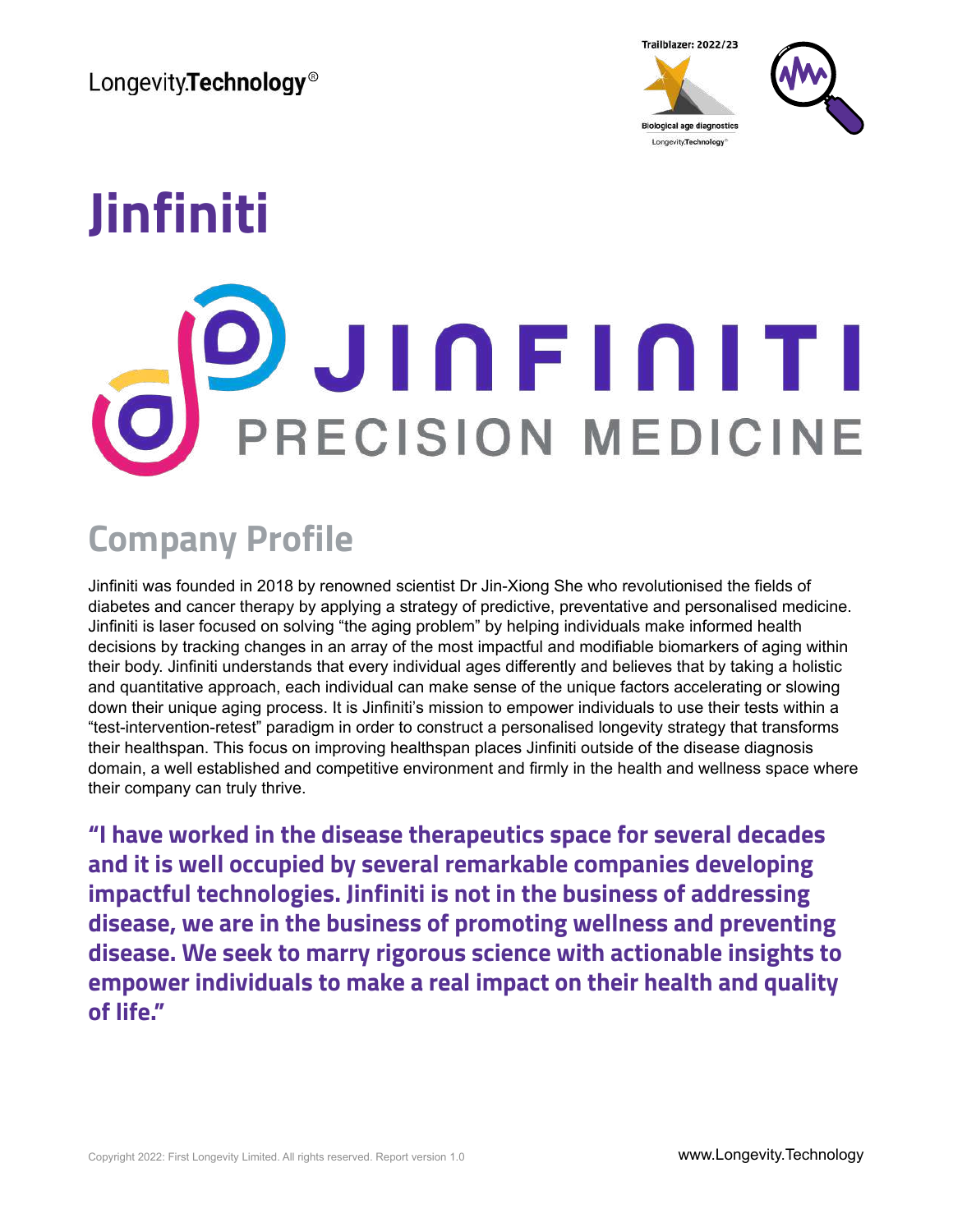

The idea for Jinfiniti had been incubating in Dr She's mind for several years and has an origin story that very much aligns with the company's philosophy today. Dr She has had a long history of interest in the nutraceuticals space, especially the prospects of improving the efficacy of nutraceuticals by bringing evidence-based science to a realm that is currently poorly regulated and chock-full of "snakeoil" salesmen. In 2010, Dr She challenged his nephew, who had a supplement company in China, to break out of this paradigm and prove his supplements work by testing what people need and measuring how his supplements were working for customers. A strategy that even today remains largely ignored by supplement companies. Dr She decided to apply his extensive scientific expertise to revolutionise the way the supplement field operated by making this rigorous strategy "the norm" within the field. Dr She discovered that the longevity field was the ideal space to implement these principles when he met a functional medicine doctor that requested he design a test that could be used to validate the efficacy of longevity interventions by measuring how patients were aging on a cellular/molecular level. It was this serendipitous meeting that led to the birth of Jinfiniti and their powerful health paradigm: "Age related diseases have a common set of root causes that, before manifesting as disease, result in sub-optimal health that can be measured, tracked and remedied". With this single paradigm Jinfiniti addresses both the core of preventative medicine and the ultimate goal of geroscience.

Nearly 20 years ago, Dr She started the first research program that united bioinformatics and scientific benchwork under the same roof at the Medical College of Georgia of Augusta University. Since then Dr She has been on the leading-edge of applying multi-factorial analysis and expertise in integrating different data types to understand and therapeutically address complex disease processes. There is no process that is as multi-faceted and deserving of a holistic approach than the process of aging, the rate of which is influenced by nearly everything we are exposed to in our environment (collectively called our "exposome"). Jinfiniti is applying this quantitative approach to make sense of how each individual is aging (within the context of their unique exposome) by developing novel technologies and assays that help their customers measure classically immeasurable biomarkers of aging and use this information to help them make the right decisions to preserve their health. Highlighting the unique value that Jinfiniti provides within the BioAge diagnostic space is the fact that they are the first – and only – provider of NAD and cellular senescence testing for consumers. Two of the most powerful biomarkers (and drivers) of aging, both of which can be influenced by various supplements, lifestyle changes and drugs.

"Aging is an extremely complex process. Hence within the longevity field, no single company alone is going to succeed at solving the aging problem." Dr She is steadfast in his intent for Jinfiniti not to compete with any other company. This is exemplified by the astounding number of collaborations Jinfiniti has established within the field. "I feel a sense of urgency to "solve the aging problem", both for selfish and altruistic reasons, in which collaboration is going to be key. There is plenty of space for innovation within the longevity field and Jinfiniti will continue developing and producing things that are unique. I believe rapid progress within the longevity field will be made through mutually beneficial collaboration and not cut-throat competition. This is one of the reasons why we don't operate in secrecy or have extensive IP protection. This being said, if anyone wants to compete – I welcome it".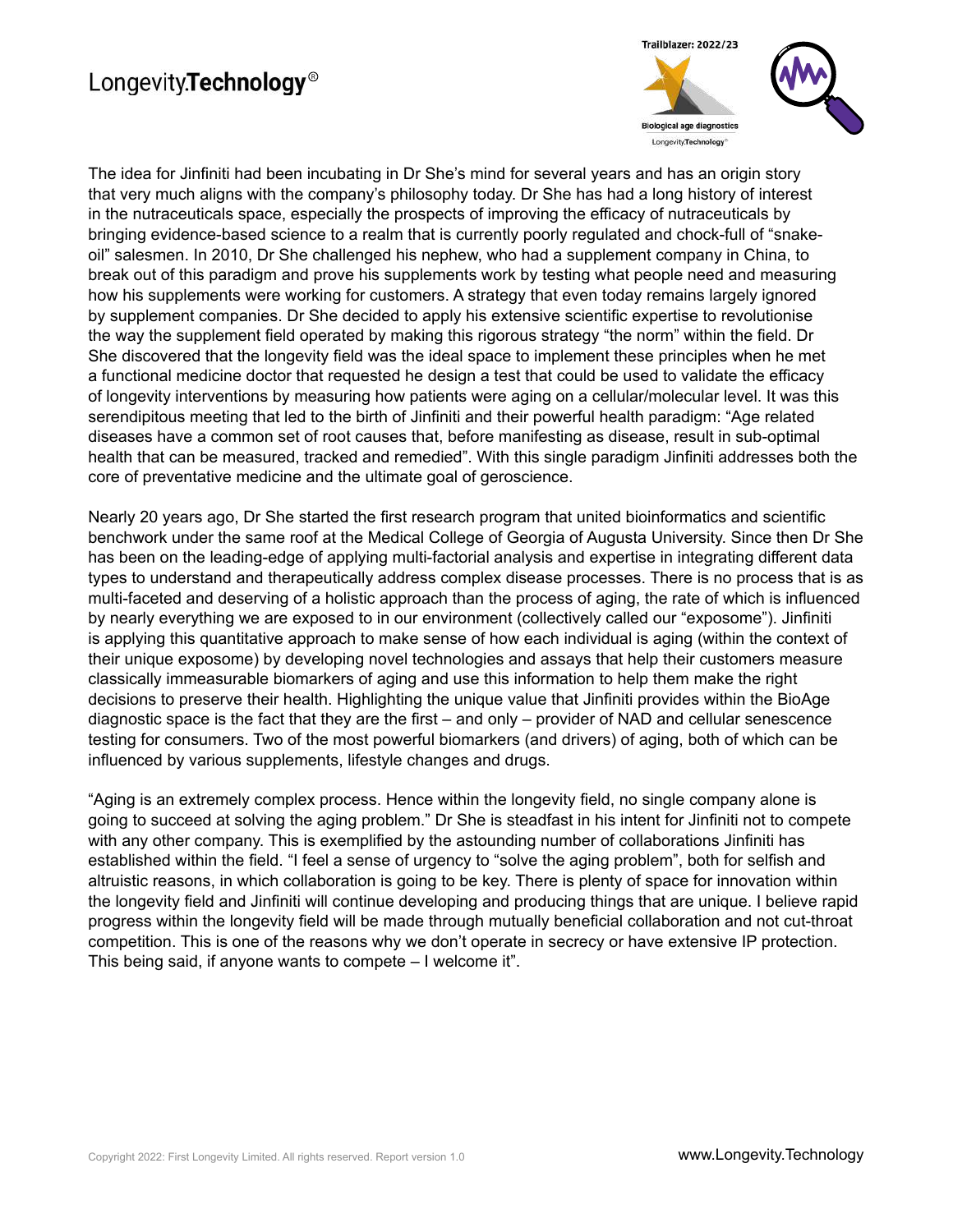

## **Flagship Product Deep Dive Jinfiniti**

Jinfiniti's mission is to help individuals make wise healthcare decisions by measuring the molecular and cellular "health biomarkers" that are the root cause of aging and using this information to engage with the world in a way that maximises their healthy longevity. This is one of the key characteristics of Jinfiniti that makes them stand out from other companies developing BioAge diagnostic devices. Jinfiniti is not focused on addressing disease, they are focused on promoting health.

"Life isn't about your lifespan, it's about your healthspan. It's about being able to outrun your grandkids. It's about playing tennis until you're 94 or beyond. It's about feeling alive for as long as you live."

This is no minor distinction as their philosophy influences every aspect of how Jinfiniti operates including: the types of biomarkers they measure, the metrics and thresholds they use to define "healthy" vs "unhealthy", product user interface, as well as the strategic collaborations they establish. Through their every action Jinfiniti exemplifies the idea that "how we frame our strategy for addressing healthy longevity, our mindset, is just as important as the product or solution itself".

Jinfiniti's assays are rooted in a data driven approach as Dr She comes from a background of collecting and analysing data from 20-30 year long studies and has unprecedented access to biobank data which includes biochemistry, demographics, genetic information, etc. Due to the dozens of collaborations and extensive experience Dr She has garnered through his decades of academic experience working with biobank data, Jinfiniti is constantly iterating and evolving their platform technology and products.

Jinfiniti uses AI technology to analyse biomarker data in its own database as well as data available in the public domain to define different reference ranges: optimum, suboptimal, moderately and severely deficient. The "optimum range" is derived from data for a youthful population. This is a key characteristic of Jinfiniti's approach to biomarker reference ranges as diagnostic biomarkers are usually derived from comparison of disease versus "healthy" individuals. Such cut-offs completely ignore early signs of sub health and risk for developing clinical symptoms in the future.

"Jinfiniti's role is to track health biomarkers rather than age biomarkers. If a biomarker is correlated with age, it may not be measuring health very well as it could be measuring natural, progressive changes with age. Further, if you are looking for changes that are correlated with disease, you're intentionally focusing on a specific demographic, a very small portion of the population, and you're excluding a lot of relevant data in the process."

Jinfiniti's two main products is its intracellular NAD test and AgingSOS panel which measures myriad longevity biomarkers. NAD is one of the most important molecules for maintaining cellular health and the most powerful, single biomarker of aging. NAD levels characteristically decline with age, likely driving several pathological aspects of the aging process. This is supported by the fact that research has shown that boosting NAD levels has been shown to improve healthy longevity, but there has never been a way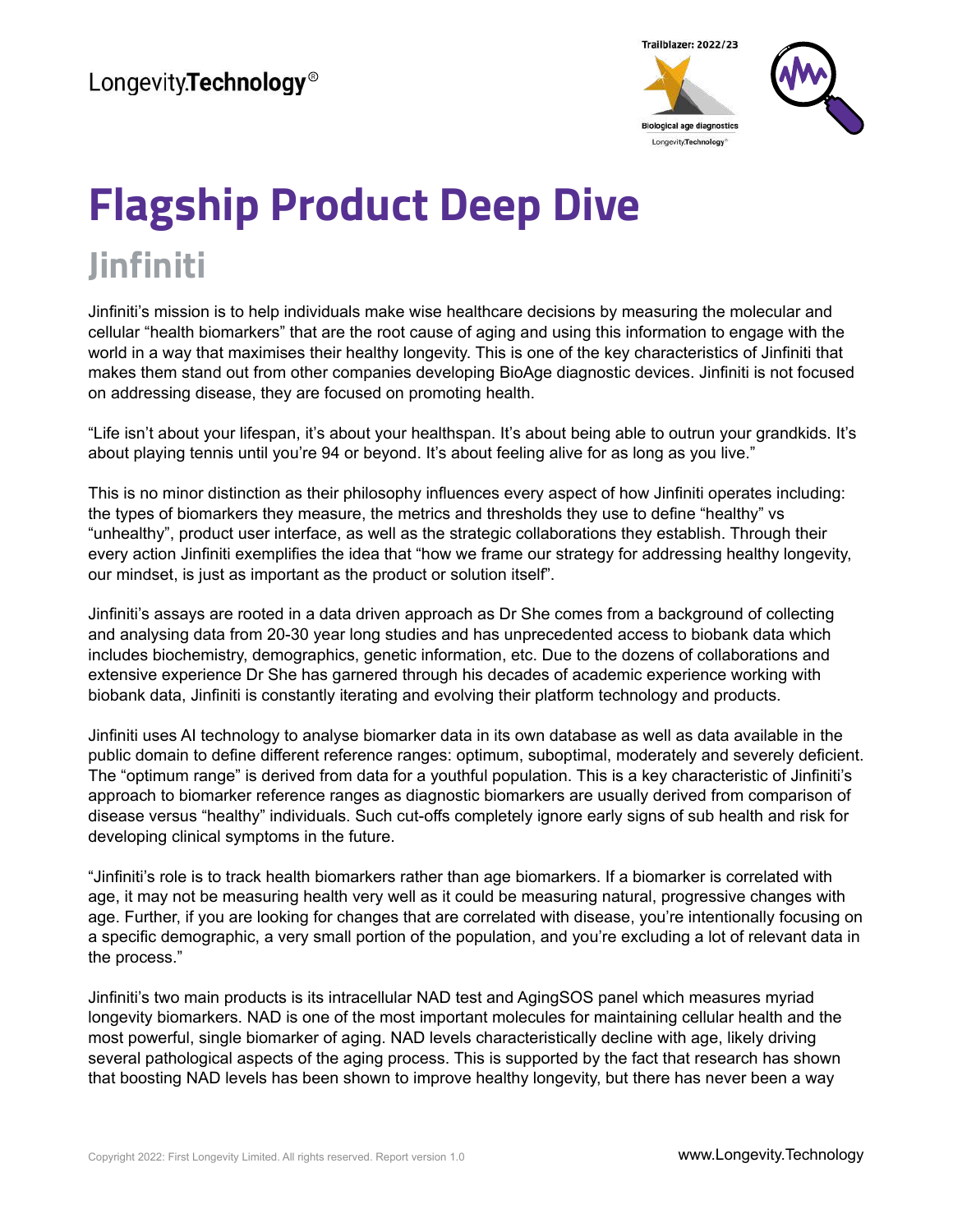

for consumers to measure NAD levels until the development of Jinfiniti's novel assay. Users can use Jinfiniti's intracellular NAD test to measure the amount of NAD within their blood cells with a simple "fingerprick" blood test which is collected on a filter paper and sent back to the lab for analysis. To date, no other company has been able to capture this information because NAD is extremely unstable and degrades rapidly when exposed to the environment. A key aspect of Jinfinti's intracellular NAD assay is the use of a stabilizing/fixing buffer which preserves the NAD until it reaches the lab for analysis. This reflects a key strength of Jinfiniti's team as they combine the finest minds in biology, chemistry and bioinformatics to deliver a never before seen product and service. "Jinfiniti's intracellular NADTM test is the critical starting point to help you create an effective program for boosting NAD levels and improving your healthy longevity".

Jinfiniti's AgingSOS™ is a first-of-its-kind biomarker panel, a comprehensive tool to maximise healthy longevity. This assay addresses several layers of physiology and hallmarks of aging to holistically address the complexity that encompasses the aging process. Recent research has revealed that aging occurs on several different levels and at different rates within the various tissues of our body. This further emphasised the idea that we're only as strong as our weakest link, hence the importance of assays that reflect the health of the "several different layers" of the aging process. "If you try to understand one piece of the longevity puzzle in isolation, the solution will prove elusive. We need network thinking to address the root cause of aging"

AgingSOS™ analyses innovative longevity biomarkers – with a simple "finger-prick" – including intracellular NAD, circulating NAD, cellular senescence, chronic inflammation, oxidative stress and antioxidant capacity, tissue stress and damage, among other important biomarkers of health. Of particular note is Jinfiniti's novel cellular senescence assay, the first of its kind to be available commercially. Cellular senescence is widely recognised as a primary driver of the aging process as it drives chronic inflammation and the process known as "Inflammaging". Reducing cellular senescence (with specific supplements, exercise regimens, etc) can help reduce chronic inflammation and the chances of developing many age-related diseases. Jinfiniti provides an added component of "gamification" and helps their users make sense of their biomarker data by providing them with a "wellness index" (ranging from 0–100) which gives them a sense of their health status compared with "youthful" levels of the various biomarkers. The wellness index helps individuals make sense of what could otherwise be an overwhelming amount of data and provides an easy metric to track their progress and help figure out what factors are influencing their score. "I don't believe in assigning individuals a biological age, as most other companies in this space do, because the age clocks do not provide precision actionable guidance, at least not with currently available age clocks. The wellness index is a reflection of your health or sub health and is one number to keep at the front of your mind to guide you in your health journey, if nothing else."

Jinfiniti's AgingSOS™ biomarker panel allows individuals to understand what is going on within the "black box" of their body. Most importantly, each and every biomarker in the panel is actionable and points to mechanisms for healthy lifestyle change, making it an extremely powerful tool for cultivating healthy longevity. Dr She takes the relationship he forms with his customers extremely seriously. "For Jinfiniti, our customers are more than just customers. They are our friends and they are our family". This is more than just talk as Dr She goes out of his way to personally research and respond to questions from his customers that helps them make sense of their data and engage with healthy lifestyle change, all at his own time and cost.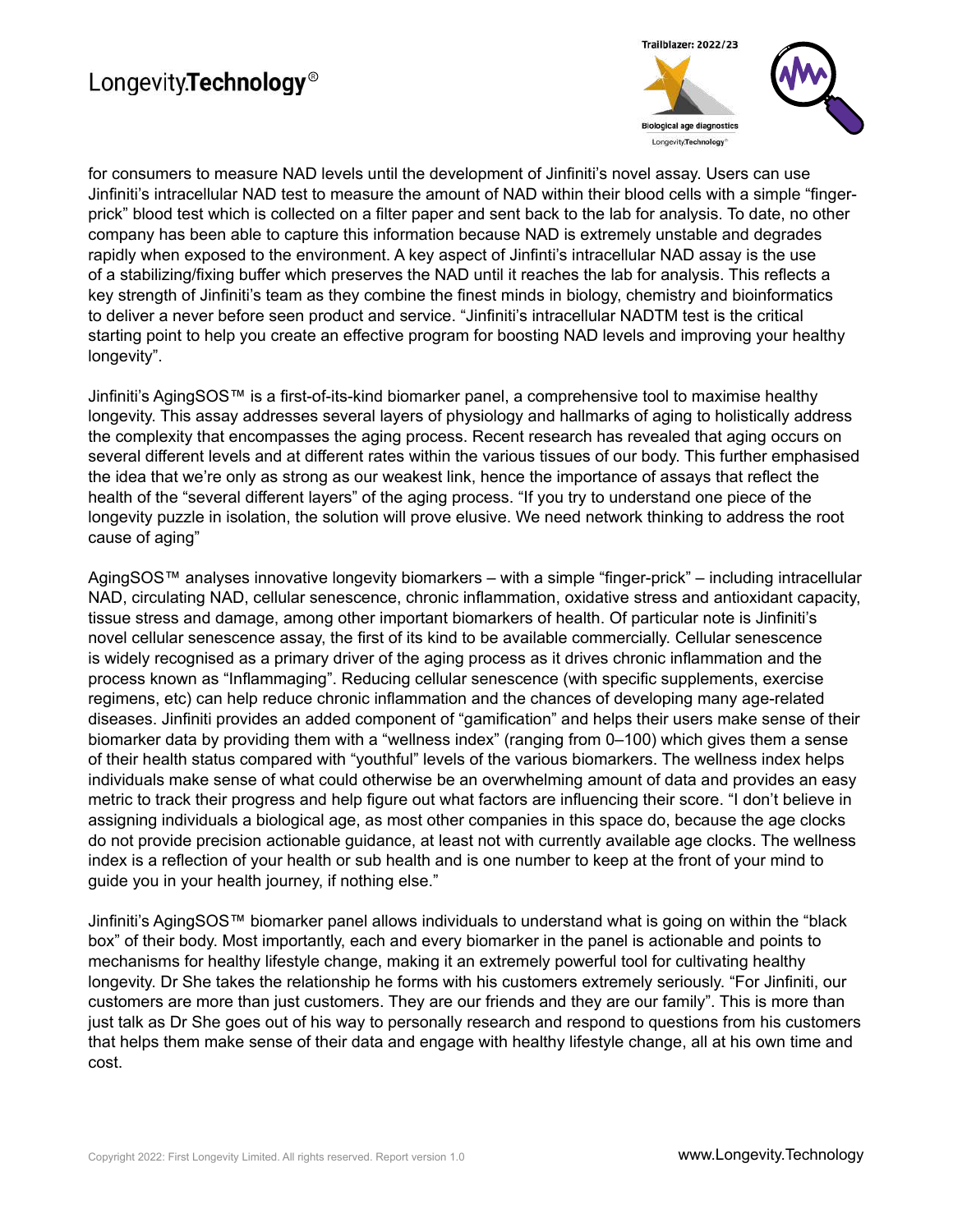

## **Efficacy of product**

Jinfiniti's NAD test has been used in several clinical trials to assess how individuals respond to different therapeutics. Jinfinti recently conducted two studies using its NAD test but the results have not yet been published. They also have two more studies underway.

Through the formation of various strategic collaborations, Jinfiniti's major focus for the next year is to take their tests through FDA approval. This will expand the amount of data supporting the efficacy of their tests as well as its scope of application within the longevity field.

## **Product Development**

Jinfiniti has been evolving at a rapid pace since it officially began operations in 2019. It has established early proof of concept of its tests within the lab, defined and tested its assays within human subjects and established viable commercial products that have been used to collect health data that can be used to further iterate on and improve their product. Jinfiniti's R&D team is extremely strong and have developed several assays (that are yet to be commercially released) that measure other longevity biomarkers. This includes assays that measure the activity of NAD degrading enzymes, another extremely valuable insight that can be used to optimise an individual's NAD regimen. Further, Jinfiniti is currently developing a subscriber based platform in which they can establish long term relationships with their end-consumer and help them create actionable longevity strategies based on their data by providing personalised lifestyle recommendations and longevity coaching within a "test-retest" paradigm. This relationship would help consumers derive more value from their health data and allow Jinfiniti to further evolve their machine learning platform by building on their reference datasets. Dr She also has a strong drug development background and plans to apply his skill sets and experience to develop and improve the efficacy of various nutraceutical formulations. Jinfiniti is currently laser focused on increasing revenue, manpower and infrastructure in order to accomplish all of these product development milestones.

Ultimately, Jinfiniti strives to become the "one stop shop" that provides critical tools for individuals seeking to optimise their longevity strategy through tracking longevity biomarkers, developing longevity supplements and providing longevity education.

## **Target market**

As biomarker testing is critically important for the success of many different longevity realms, Jinfiniti is a central node within the longevity space. This is especially the case as Jinfiniti has developed assays that have never before reached the market, including its NAD and cellular senescence tests. Therefore target markets for Jinfiniti include:

Nutraceutical and drug development companies for both the formulation and evaluating efficacy of their products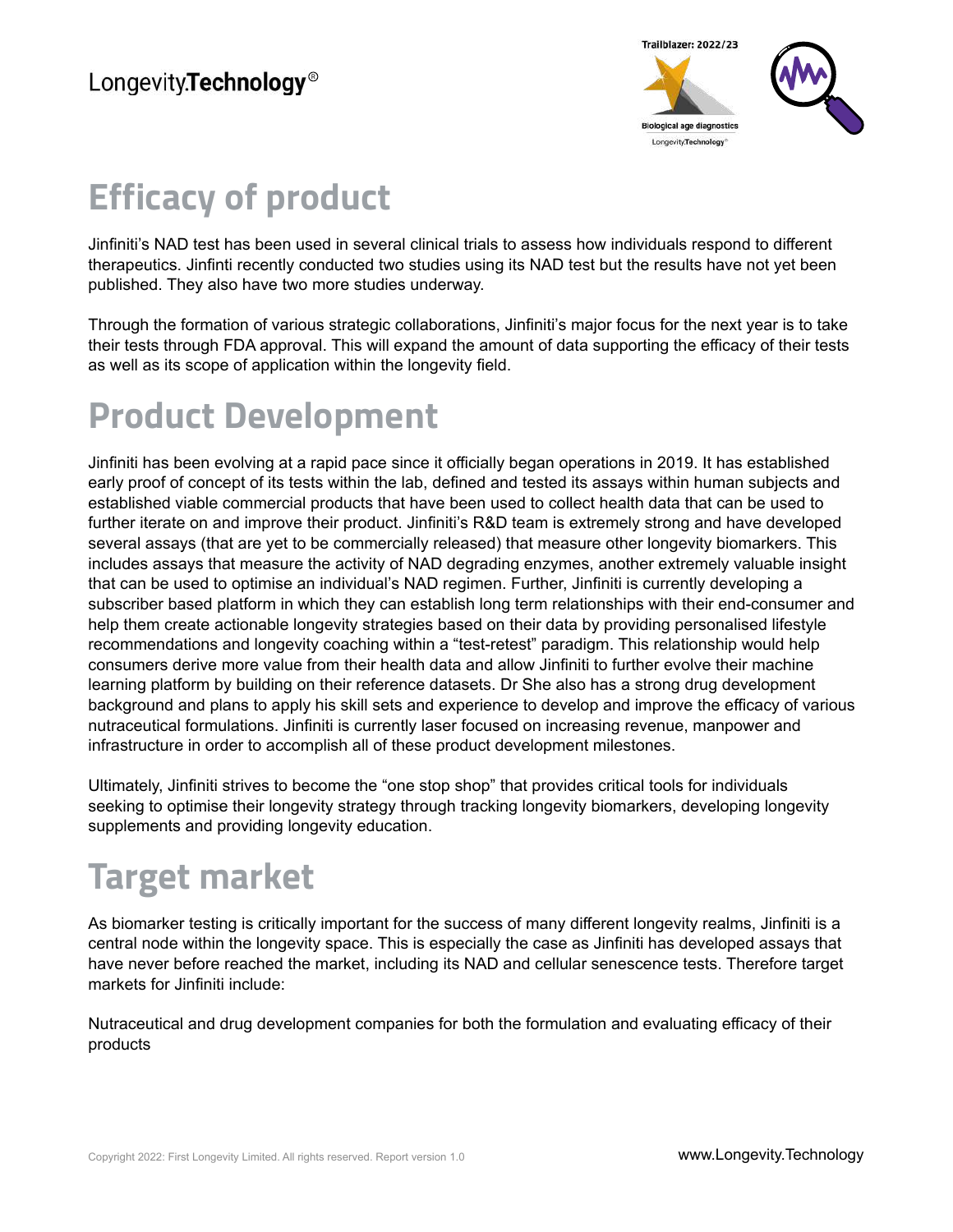

Biomarker companies that seek to use Jinfiniti's tests to expand their assays and provide end consumers with more information for health and wellness promotion

Functional medicine clinics for validating the efficacy of longevity interventions and health recommendations (dietary, supplement, exercise, stress reduction, sleep, etc).

Athletes that seek to optimise their performance with various training and dietary regimens

Most importantly, Jinfiniti's tests are for anyone and everyone seeking help in navigating the ocean of "snake oil supplements and health gurus" in order to take charge of their health and wellness with personalised, precise and actionable insights on the unique factors that slow down or speed up their aging process. Jinfiniti is intent on transforming the health and wellness space by helping individuals preserve their health before disease arises and prides itself in making its tests as simple as possible with cheap shipping and quick responses. In service of this mission, one of Jinfiniti's major goals is to continue working on ways to bring the price of its assays down to eventually make their tests available to everyone.

## **Channels to market**

Jinfiniti has focused on B2B channels (such as supplement companies) to help businesses improve their products, B2C channels (individuals) to help consumers optimise their health and B2B2C channels (functional medicine doctors, for example) to provide clinicians tools to improve the health outcomes of their patients and make their job more energy efficient.

Dr She insists: "Jinfiniti is not just about the science or the business. It is about forming friendships and collaborations with others working towards a common goal."

## **Success Factors**

#### **Team and Reputation**

Dr She was the founding director of the Center for Biotechnology and Genomic Medicine at the Medical College of Georgia. He is internationally recognised for his studies in a broad range of fields including diabetes, cancer, immunology, genomics, proteomics, bioinformatics, biomarker and drug development. Dr She is well known for providing the foundation for a 20 year long international consortium known as The Environmental Determinants of Diabetes in the Young (TEDDY), which aimed at identifying novel ways to prevent diabetes. He has also conducted extensive research to identify biomarkers and therapies for various types of cancer using a combination of big data, machine learning and deep learning. Dr She has secured more than \$100 million in research grants over the course of his career and authored 400 peer-reviewed papers with more than 15,000 citations. Dr She has also collaborated with over two dozen companies within his academic career and has carried this momentum forward with Jinfiniti as they have established numerous partnerships with companies such as Alive by Science, Quicksilver, Quicksilver Scientific, Donotage, TruDiagnostics, GlycanAge, Bioenergy Life Sciences, BioViva and a number of functional/integrative medicine clinics.